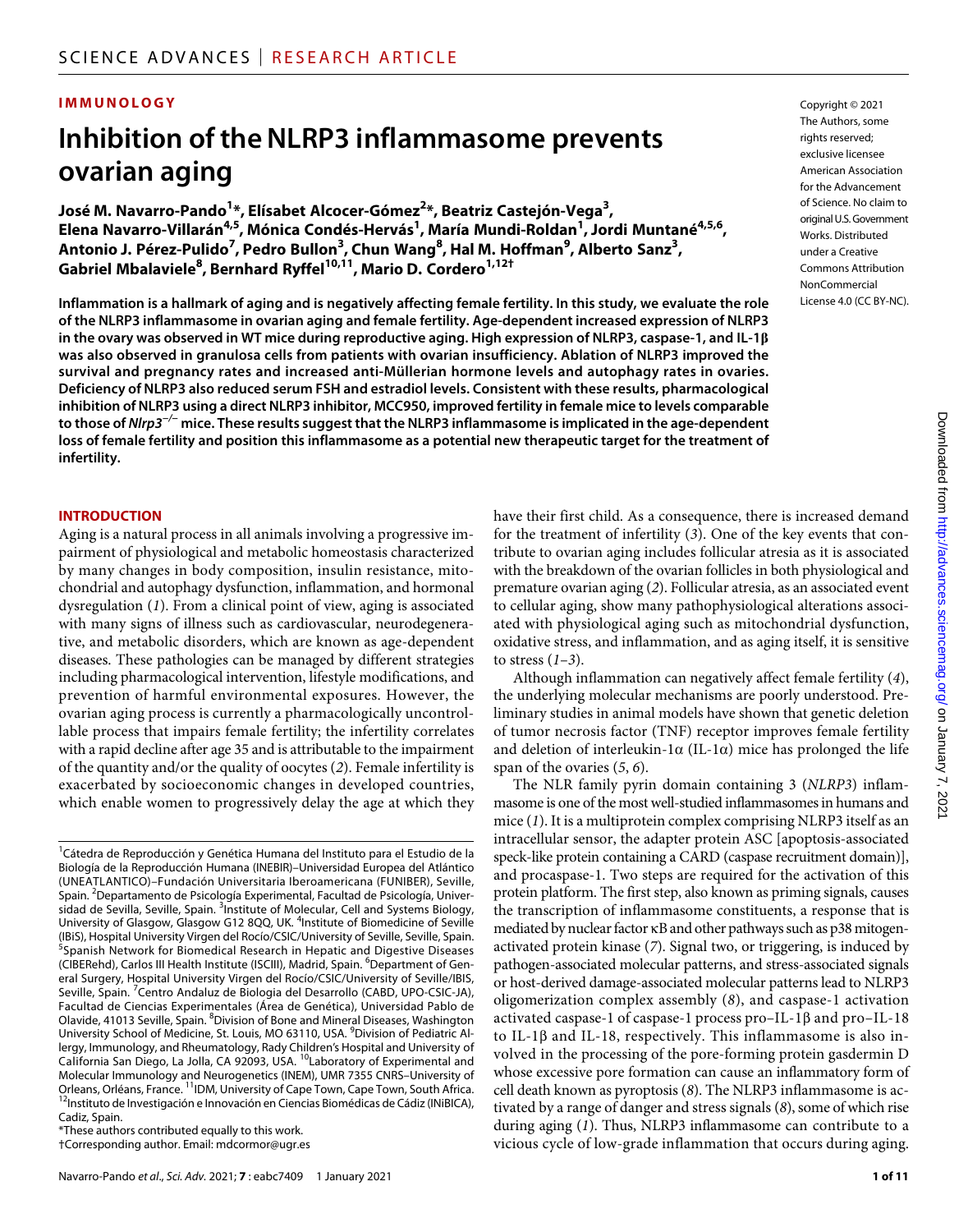Genetic deletion of Nlrp3 in mice has been shown to improve life span and health by attenuating multiple age-related degenerative changes such as cardiac aging, insulin sensitivity with glycemic control, and bone loss (*9*, *10*). However, the role of the NLRP3 inflammasome in ovarian aging and female age-related fertility decline has not been studied. Therefore, we sought to determine whether genetic deletion of NLRP3 could have an effect on ovarian aging and potentially prevent the decline of female fertility.

#### **RESULTS**

#### **The NLRP3 inflammasome is activated during ovarian aging**

To evaluate the role of the NLRP3 inflammasome in ovarian aging, we examined ovaries from female mice of different ages. Wild-type (WT) C57BL/6J female mice exhibited a substantial increase in body weight over a 12-month period (Fig. 1A) and a significant decrease in anti-Müllerian hormone (AMH) after the sixth month of life (Fig. 1B). NLRP3 protein expression was increased from the fourth month alongside the levels of active caspase-1 (p20) and an age-dependent increase of active IL-1 $\beta$  (p17; Fig. 1, C and D). NLRP3 expression was observed in the cytoplasm of granulosa cells (GCs) and follicles of different status including atretic follicles, in the cytoplasm of oocytes, and in the glandular epithelium of the uterus (Fig. 1E, negative control and magnification in figs. S1 to S3). Notably, NLRP3 expression in these tissues was higher in aged animals. NLRP3 expression was inversely correlated with serum AMH levels (Fig. 1F). Since autophagic dysfunction has also been linked to aging, we analyzed the expression of the components in this pathway. We observed an increase in the expression of microtubule-associated protein 1 light chain 3 (LC3-II) and other proteins involved in clearance pathways such as p62/SQSTM beginning at 6 months (Fig. 1, C and D).

To translate our murine studies to humans, we evaluated NLRP3 inflammasome activation in GCs from human patients with accelerated ovarian aging disease. Diminished ovarian reserve (DOR) is a critical fertility defect characterized by an anticipated impairment of the follicular reserve for which pathophysiological mechanisms are not understood. Different genetic and molecular alterations have been proposed, such as mutations in genes associated with DNA repair or meiosis, bioenergetics alterations, and mitochondrial dysfunction (*2*). The clinical characteristics of patients with DOR and controls are listed in table S1, and low ovarian reserve was confirmed by transvaginal ultrasound. Patients with DOR showed altered hormonal status compared to the control group (table S1). Follicle-stimulating hormone (FSH) levels in these patients were above 10 mUI/ml, and estradiol (E2; a sexual hormone involved in the regulation of the estrous and menstrual female reproductive cycles) levels were above 60 pg/ml. We found significantly increased NLRP3 mRNA and protein expression in GCs from patients with DOR compared to healthy controls. We also observed elevated protein expression of active caspase-1 (p20) and IL-1 $\beta$  (p17) (Fig. 1, G and H). However, plasma levels of TNF- $\alpha$ , but not IL-1 $\beta$ and IL-18, were increased in patients with DOR compared to healthy controls (table S1).

#### **NLRP3 expression correlates with reproductive aging**

To evaluate the impact of NLRP3 expression on female fertility during aging, we monitored the life span and reproductive capacity of *Nlrp3−/−* and WT littermates. Kaplan-Meier survival curve showed an increase in mean life span of 37% and maximum life span of 24% in *Nlrp3−/−* (Fig. 2A), whereas body weights did not differ between both groups (Fig. 2B). Twelve-month-old female *Nlrp3−/−* mice exhibited a significant decrease in glucose serum levels at the Oral glucose tolerance tests (*OGTT*) peak (>15 min) compared to old WT mice (fig. S4A), indicating a higher glucose tolerance consistent with a trend toward lower values of the area under the curve of the glucose tolerance test (fig. S4B). Furthermore, 12-month-old female *Nlrp3−/−* mice showed no significant difference in serum levels of leptin compared to WT but an increased level of adiponectin (fig. S4, C and D). Twenty eight-month-old WT animals displayed increased age-related alopecia compared to Nlrp3 knockout (KO) mice (Fig. 2C). AMH serum levels were similar in 2-month-old WT and *Nlrp3−/−* mice but were afterward significantly higher in mutant mice compared to WT mice (Fig. 2D). Consistent with serum levels, ovarian AMH protein levels were higher in aged (12 months old) *Nlrp3−/−* mice compared to WT mice (Fig. 2D). In addition, the levels of the sex hormones E2 and FSH increased between 4 and 12 months in WT mice but not in *Nlrp3−/−* mice (Fig. 2, E and F). The WT group showed a markedly enlarged uterine size and weight (hypertrophic uterus) compared to *Nlrp3−/−* (Fig. 2G). We also analyzed the number of ovarian follicles by histological staining in ovaries from 4- and 12-month-old *Nlrp3−/−* mice, and they showed more dynamic activity at 12 months and a greater percentage of follicles at 4 and 12 months compared with WT mice. *Nlrp3−/−* ovaries retained a larger pool of follicles, which appeared more active in folliculogenesis and contained many corpora lutea, observations suggesting successful ovulation (Fig. 2, H and I).

A significant reduction of the pregnancy rate was observed in WT mice during aging but was markedly preserved in aged (12-month-old) *Nlrp3−/−* mice compared with WT mice (Fig. 3A). These observations were consistent with AMH and ovary data. Mean litter size was also significantly larger in 12-month-old *Nlrp3−/−* mice compared with littermate mice as in young mice (4 months; Fig. 3B). The loss of the ASC, which has a pivotal role in the assembly of several inflammasomes (*8*), did not affect the agedependent loss of female fertility. *Asc−/−* mice showed similar levels of AMH, FSH, and E2 during aging and reduced AMH protein expression (fig. S5, A to C). The pregnancy rate and mean litter size in *Asc−/−* mice were not statistically different compared with WT mice (fig. S5, D and E). These observations suggest that NLRP3 attenuates the process of ovarian aging independent of ASC expression. To reinforce the role of NLRP3 in female fertility, we studied the effects of a gain-of-function NLRP3 mutant associated with neonatal-onset multisystem inflammatory disease (NOMID) in mice (*11*), which showed data consistent with infertility (fig. S6, A to D).

#### **Age-related autophagic and apoptotic changes in the ovaries are prevented by** *Nlrp3* **ablation**

Blockade of autophagic flux and accumulation of nondegraded substrates in the form of autophagosome are linked to aging (*12*). Furthermore, apoptosis and autophagy are involved in the process of oocyte loss (*13*, *14*). *Nlrp3−/−* female mice showed increased levels of ATG12, beclin 1, and LC3-II protein and reduced expression of p62/ SQSTM1 compared with an accumulation of LC3-I with p62-aged WT mice associated with an impairment of autophagy (Fig. 3C). Apoptosis has been associated with ovary aging and inflammation (*6*). The expression of the proapoptotic protein BCL2-associated X protein (BAX) was also substantially lower in 12-month-old *Nlrp3−/−* ovaries compared with WT ovaries despite no significant changes in the antiapoptotic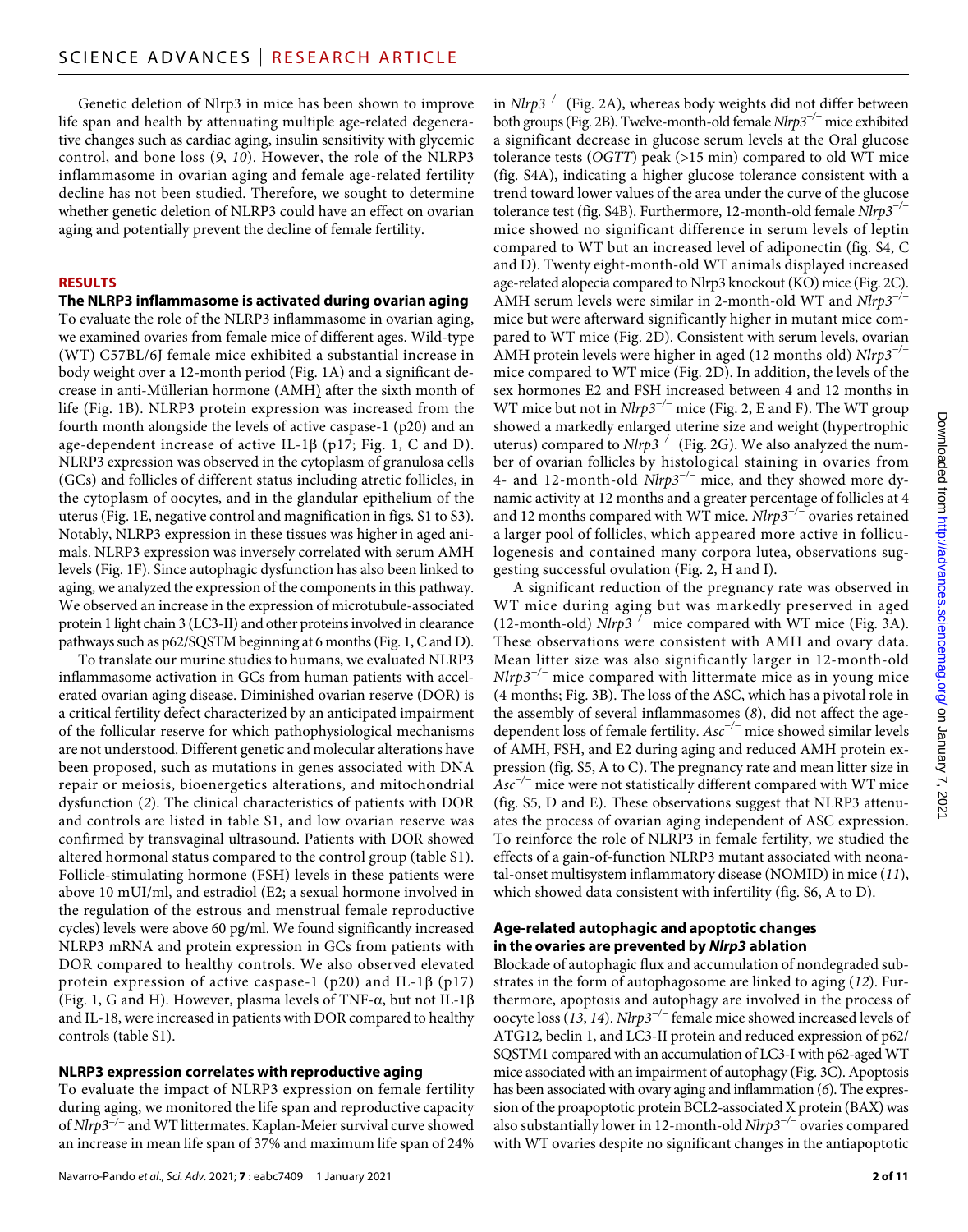

**Fig. 1. NLRP3 signaling is associated with ovarian aging.** (**A**) Body weight progression of female C57BL6/J mice evaluated per month. (**B**) Mean serum AMH levels to evaluate the progression of ovarian reserve during aging.  $N = 8$  per group. (C and D) Western blot analysis with representative blots including NLRP3, caspase-1, IL-1 $\beta$ , LC3, and p62 levels in the ovary of WT mice at different ages. Densitometric analysis is shown as mean ± SD, *n* = 10 mice; \**P* < 0.05, \*\**P* < 0.005, and \*\*\**P* < 0.001; 2 months old versus other ages. *N* = 6 to 8 per group. (**E**) Immunofluorescence (IF) visualization of NLRP3 (green) and nuclei (blue) in ovary and uterus tissues from young and old WT mice. Oocyte (asterisk), GCs (arrows), corpus luteum (CL), and follicular atresia (FA). DAPI, 4′,6-diamidino-2-phenylindole. (**F**) Correlation of NLRP3 expression versus serum AMH levels during aging. The correlation was established by calculating correlation coefficients. (**G**) Human NLRP3 transcript expression levels were determined in GCs by real-time quantitative reverse transcription polymerase chain reaction (PCR); *n* = 20 for control and *n* = 20 for DOR groups. (**H**) Western blot analysis with representative blots including NLRP3, caspase-1, and IL-1ß levels in GCs from four representative patients with DOR compared to four representative age-matched controls. Densitometric analysis is shown as mean ± SD. \**P* < 0.05, \*\**P* < 0.005, and \*\*\**P* < 0.001; control versus patients.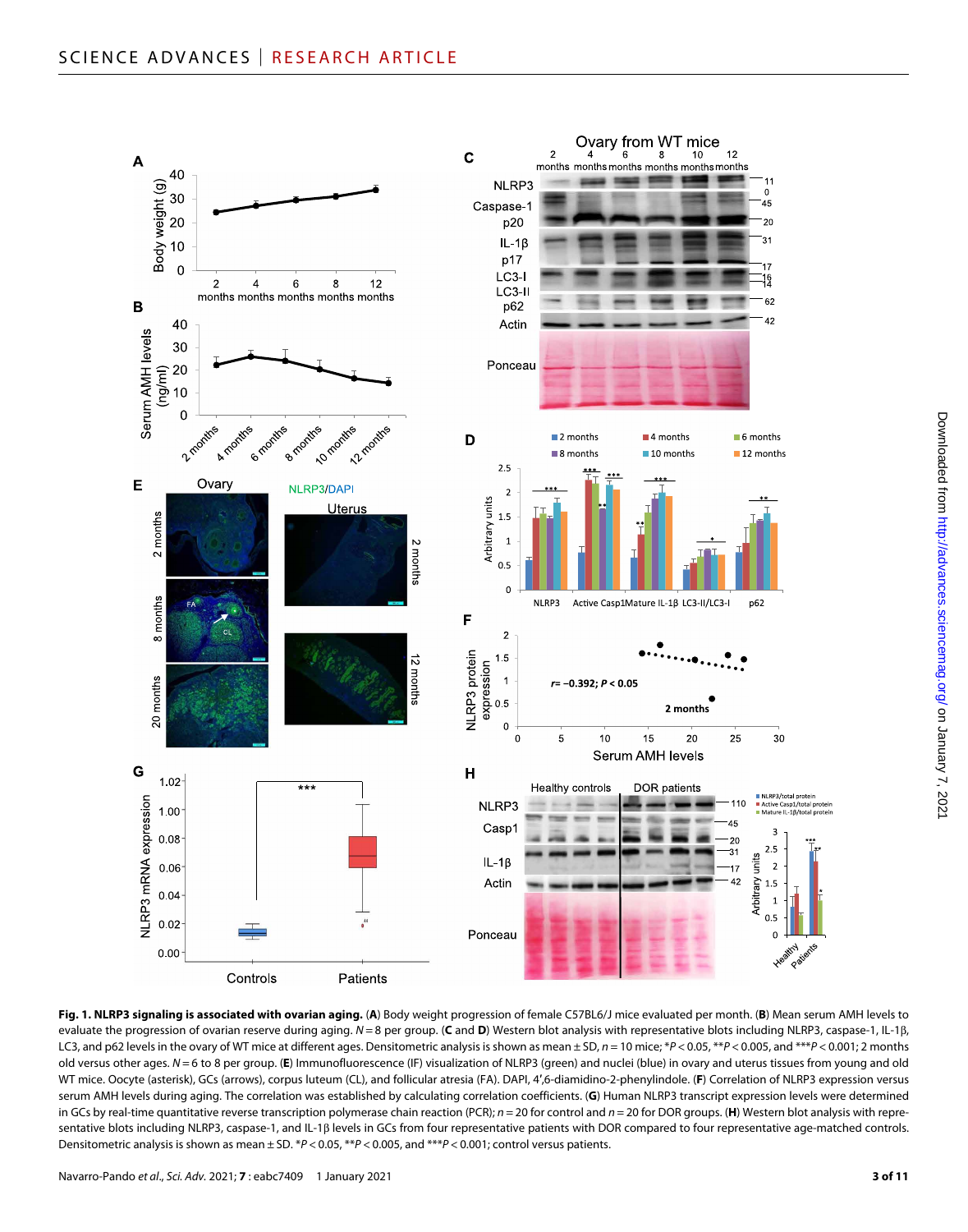

**Fig. 2. NLRP3 signaling suppression in mice extends life span and improves hormonal status in female mice.** (**A**) Kaplan-Meier graph showing a significant increase in *n* that pertains to the maximum life span in WT mice compared with *Nlrp3*−/− mice. (**B**) Body weights of the groups over time. (**C**) Representative photographs of 28-month-old mice. (**D**) Mean serum AMH levels by enzyme-linked immunosorbent assay (ELISA) and ovarian AMH protein levels (top) measured by Western blot (WB) to evaluate the progression of ovarian reserve during aging in WT mice compared with *Nlrp3*−/− mice. On top, ovarian AMH protein levels. (**E** and **F**) Analysis of serum concentrations of FSH and E2 measured by ELISA. *N* = 8 per group. (**G**) Representative images showing comparative size and weights of uterine horns in WT and *Nlrp3*−/− mice. (**H** and **I**) Representative micrographs of 4- and 12-month-old WT and Nlrp3−/− ovarian sections. The number of ovarian follicles at developmental stages [primordial follicle (PMF), primary follicle (PF), secondary follicle (SF), and antral follicle (AF); asterisks in the image, PMF and arrowhead, atretic follicle] was assessed in every fifth serial section of WT and *Nlrp3*−/−. *N* = 15 to 20 per group. Data are shown as means ± SD. \*\**P* < 0.005, \*\*\**P* < 0.001, aaa*P* < 0.001, *Nlrp3*−/− versus WT mice; aa*P* < 0.01, 4-month-old versus 12-month-old mice. Photo credit: Beatriz Castejón-Vega, Institute of Molecular, Cell and Systems Biology, University of Glasgow (C); Mario D. Cordero, Cátedra de Reproducción y Genética Humana del Instituto para el Estudio de la Biología de la Reproducción Humana (INEBIR)–Universidad Europea del Atlántico (UNEATLANTICO)– Fundación Universitaria Iberoamericana (FUNIBER) (G).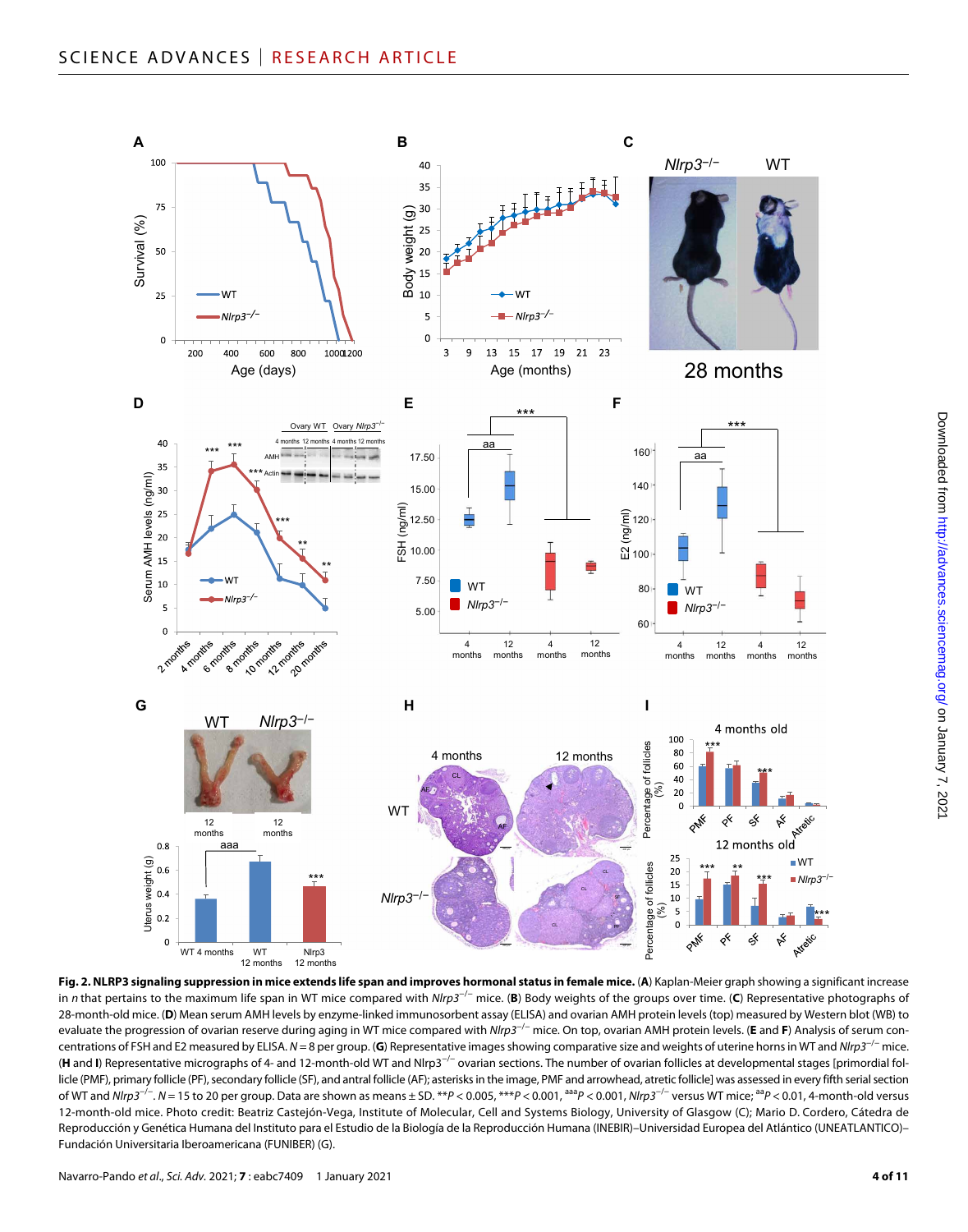### SCIENCE ADVANCES | RESEARCH ARTICLE



**Fig. 3.** *Nlrp3* **deletion improves reproductive rate and autophagy pathway.** Pregnancy rate (**A**) and mean litter size (**B**) in aged WT and *Nlrp3*−/− mice. Data are shown as means ± SD. \*\*\**P* < 0.001, *Nlrp3*−/− versus WT mice; aaa*P* < 0.001, 4-month-old versus 12-month-old mice. (**C**) Western blot analysis with representative blot including BECLIN 1, ATG12, LC3, p62, BAX, and Bcl-2 levels in the ovary of 4- and 12-month-old WT and *Nlrp3*−/−. Densitometric analysis is shown as means ± SD, *n* = 10 mice per group and age. \*\**P* < 0.005 and \*\*\**P* < 0.001; WT versus *Nlrp3*−/−; aaa*P* < 0.001, aa*P* < 0.01, a *P* < 0.05, young versus old mice.

protein B-cell lymphoma 2 (BCL-2) (Fig. 3C). Despite reduced levels of IL-1 $\beta$  and IL-18 and no differences in the levels of the other inflammasomes between 12-month-old *Nlrp3−/−* ovaries compared to WT (fig. S7, A and B), we observed higher levels of TNF and IL-6 in the ovaries of mutant mice (fig. S7C). These results suggest that the loss of NLRP3 has a role in the reproductive aging independent of other inflammatory pathways.

#### **Age-associated change of ovary gene expression profile was prevented inNlrp3−/− mice**

We performed a microarray expression profiling of WT and *Nlrp3<sup>-/−</sup>* to identify the molecular mechanisms underlying the preserved health of the ovaries in 12-month-old mutant mice. There were 1453 differentially expressed transcripts between *Nlrp3−/−* and WT mice: 691 transcripts were up-regulated, and 762 transcripts were down-regulated (with cutoffs of fold change  $\geq 2$  and  $P < 0.05$ ). To find the affected biological processes, we used Kyoto Encyclopedia of Genes and Genomes (KEGG) pathway as the annotation source. This enrichment analysis revealed that overexpressed genes

in *Nlrp3*−/− samples belonged to the following pathways: "cell cycle," "oocyte meiosis," "progesterone-mediated oocyte maturation," "PI3K-AKT signaling pathway," "mismatch repair," and "biosynthesis of amino acids" (Fig. 4A). Consistent with the knowledge that aging is associated with a decrease in the efficiency of repair and accumulation of DNA damage (*15*, *16*), genes involved in mismatch repair pathways were up-regulated in old *Nlrp3*−/− ovaries (Fig. 4A). These results suggest delayed cellular senescence and increased capacity of oocytes for DNA repair in mutant ovaries (*17*). To reinforce this concept, the expression value of the genes involved in these pathways was further analyzed. Genes associated with the follicle development (e.g., BMP15 and Pla2g4a), ovarian responses to hormones (e.g., Fshr), or meiotic M phase (e.g., AURKA and Bub1) were up-regulated in all replicates (Fig. 4B). Other interesting changes were the up-regulation of Cyclin B1 (Ccnb1) and Ccnb2, which are required for embryo development and ovulation of mature oocytes, respectively. All these changes indicate an improved meiosis pathway and oocyte maturation in *Nlrp3−/−* mice during aging.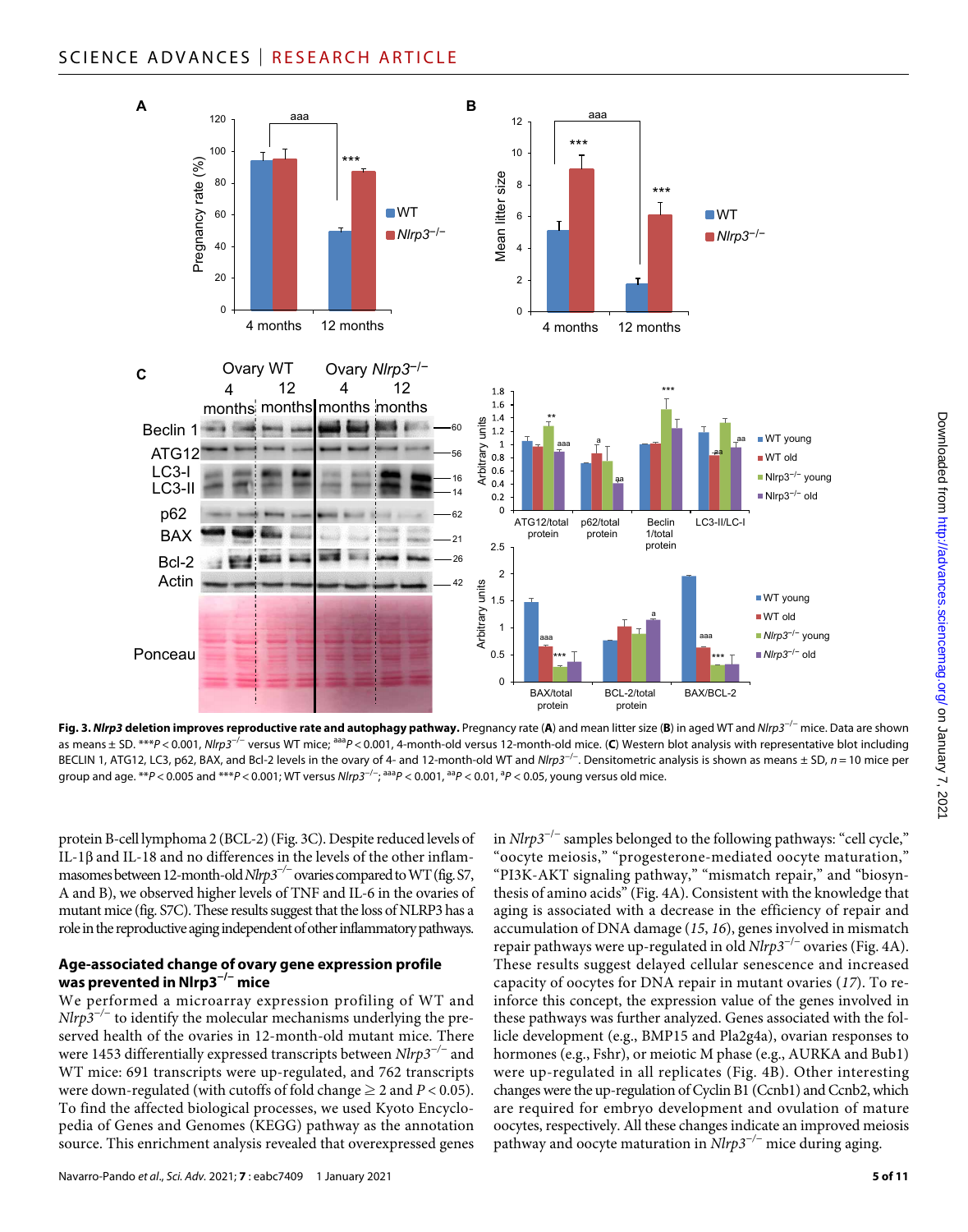

**Fig. 4. Transcriptional changes in ovaries from old WT and** *Nlrp3***−/− mice.** (**A**) The most enriched KEGG pathways are shown for both overexpressed (691) and underexpressed genes (762). Differentially expressed genes were extracted with fold change > 2 and  $P < 0.05$  (Bea). GeneRatio shows the relative frequency of genes that belong to that pathway. (**B**) Heatmap that shows the expression values (*z* scores) of differently expressed protein-coding genes involved in the following pathways: cell cycle, oocyte meiosis, and progesterone-mediated oocyte maturation, separated by the three replicates of aged WT and *Nlrp3−/−*.

#### **Pharmacological inhibition ofNLRP3 rescues female fertility during aging**

We tested the effect of the NLRP3 inhibitor, MCC950, in female mice. Because fertility in mice declines around 8 months of age, we treated 8-month-old mice with vehicle and MCC950 [20 mg/kg per day, intraperitoneally (ip)] for 12 weeks. No significant changes in body weight were observed between both groups (Fig. 5A). Vehicletreated mice showed significantly reduced AMH serum levels compared to MCC950-exposed mice (Fig. 5B). Serum levels of FSH and E2 were also decreased by MCC950 treatment (Fig. 5, C and D), findings that were consistent with histological staining showing higher percentages of follicles and lower percentages of atretic follicles in MCC950-treated compared to vehicle-administrated mice (Fig. 5, E and F). These data revealed a gradual decline in female fertility in vehicle-treated mice, whereas age-matched mice in the MCC950-treated group remained fertile. The pregnancy rate was markedly increased in MCC950-treated mice compared to the vehicle group (Fig. 5G), although differences in the mean litter size were not observed (Fig. 5H).

In line with data from *Asc−/−* mice in which we observed an independent effect of the NLRP3 inhibition, we also analyzed the effects of 16673-34-0, an intermediate substrate produced during glyburide synthesis, which was shown to inhibit NLRP3 inflammasome complex formation by interfering with events involved in NLRP3 conformational changes secondary to activation or binding to ASC (*18*). Again, 8-month-old female mice were treated with vehicle or 16673-34-0 (100 mg/kg per day, ip) for 12 weeks. No signif-

icant changes were observed in body weight between groups either (fig. 8A). Notably, AMH, FSH, and E2 serum levels were not significantly different between both groups (fig. S8, B to D). Last, there were also no differences in pregnancy rate and mean litter size (fig. S8, E and F).

#### **DISCUSSION**

Aging of the world population is as undeniable as its profound health and economic consequences (*19*). The increased average age at which women have children and the consequent increase in problems related with fertility are the principal causes that lead to an increase in the demand for assisted reproduction technologies (*20*, *21*). However, the molecular mechanisms of ovarian aging, which may provide new clues for protection from aging-specific female reproductive decline, are still not well understood. Inflammation and autophagy are highly associated with aging, and many rejuvenation strategies rely on anti-inflammatory and autophagy inductions (*22*). Increased systemic inflammation is commonly associated with metabolic alterations, including the appearance of increased adiposity, insulin resistance, and dyslipidemia, responses that are likely critical determinants in the shortening of life span and overall health. Many of these metabolic alterations have been associated with NLRP3 inflammasome activation (*1*, *9*, *10*, *23*). However, little is known about the role of NLRP3 during female aging and fertility. Effective fertility requires a fine balance between pro- and antiinflammatory mediators and reproductive hormones. Inflammation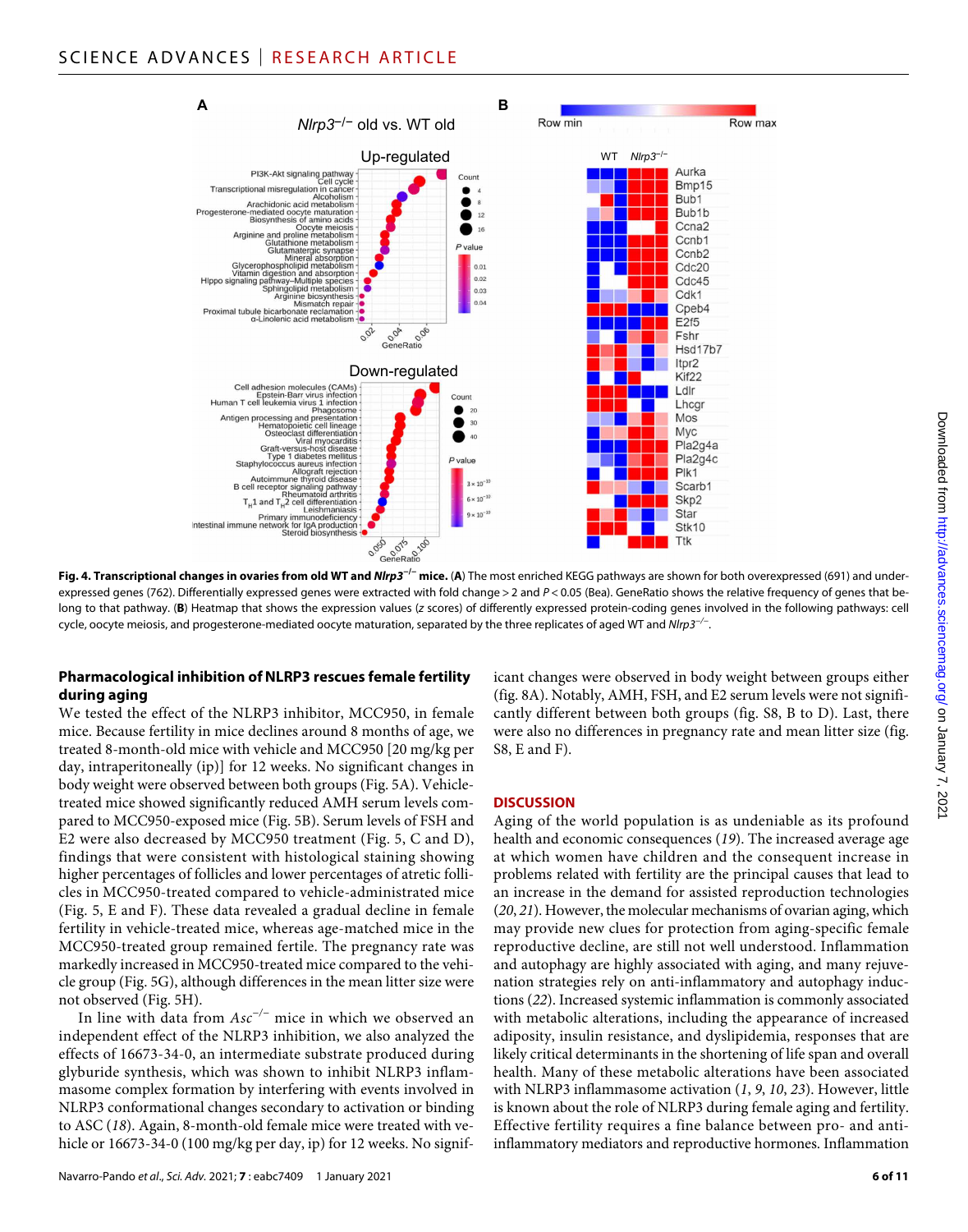

**Fig. 5. NLRP3 pharmacological inhibition improves female fertility.** (**A**) Body weight chart of 8-month-old female mice treated either with vehicle or MCC950. Mice were fed with the standard diet for 12 weeks, and their body weights were monitored weekly. Hormonal status in female mice given MCC950 treatment was determined by (**B**) AMH, (**C**) FSH, and (**D**) E2 serum levels in female compared with vehicle treated mice (**E** and **F**). *N* = 8 per group. Representative micrographs of vehicle and MCC950 ovarian sections and quantification of the number of ovarian follicles (PMF, PF, SF, and AF; and arrowhead, atretic follicle). *N* = 10 per group. Pregnancy rate (**G**) and mean litter size (H) in vehicle- and MCC950-treated mice.  $N = 15$  per group. Data are presented as means ± SD. \*\*\* $P < 0.001$ , \* $P < 0.01$ , \* $P < 0.05$ , MCC950-treated versus vehicle-treated mice.

has been associated with female infertility and metabolic dysfunction, suggesting that early and chronic inflammation may trigger early menopause, which is associated with the cessation of the ovarian function (*24*). In the current study, we provide evidence showing that the NLRP3 inflammasome is an important determinant of fertility in human and aged female mice. We show that the expression of NLRP3 and other components of the complex rapidly increase in the ovary during aging and human GCs, in a human condition of accelerated ovarian aging. Moreover, we show the localization of NLRP3 protein within oocytes and GCs throughout follicular development, which is consistent with the localization of inflammatory protein (*6*). NLRP3 was also expressed in the glandular epithelium of the uterus. Since inflammation has been implicated in the regulation of uterine endometrium, reduction of growth, and viability of preimplantation stage embryos leading to miscarriages (*25*), the role of NLRP3 in the uterus during aging will need to be explored.

Inflamm-aging, the long-term result of the chronic stimulation of the innate immune system with continuous damage during the aging process, has been associated with patients with DOR in which levels of several cytokines are increased (*26*). Our data reveal increased levels of TNF- $\alpha$  in serum samples with no significant changes in IL-1 $\beta$  and IL-18. mRNA expression levels of NLRP3 were increased in patients' GCs. Furthermore, the reproductive advantage of *Nlrp3−/−* mice compared with WT mice was corroborated by the transcriptomic analysis, which showed that different pathways associated with meiosis, oocyte growth, and maturation were improved in *Nlrp3* null mice. According to this, NLRP3 has a specific role in the ovarian aging process. Our data also demonstrate that the genetic inhibition of NLRP3, but not in ASC, enhances ovulation and pregnancy rates and improve ovarian endocrine function in an apparently inflammasome-independent manner, whereas ovaries from *Nlrp3* gain-of-function mutant mice have hormone levels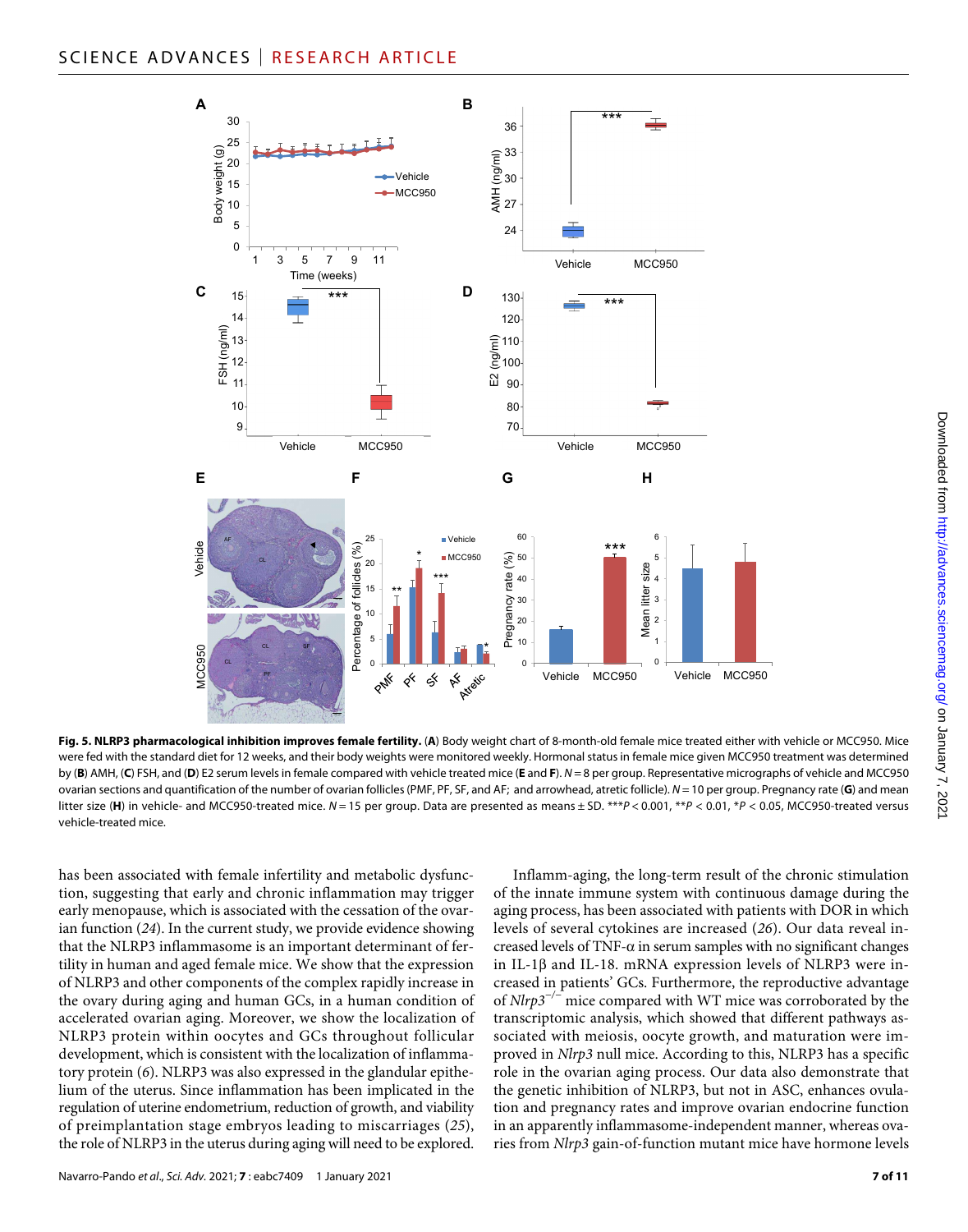consistent with reduction of fertility. These data suggest that NLRP3 has differential roles in innate immunity and reproduction. Our data are consistent with previous reports showing the preventive role of *Nlrp3* deletion but not caspase-1/11 or ASC in other tissues and pathologies (*27*, *28*). Furthermore, *Nlrp3*−/− female mice showed increased inflammatory cytokine levels in the ovary; however, despite this, ovarian aging was prevented by Nlrp3 deletion, which indicates an inflamm-aging–independent role of NLRP3.

*Nlrp3* ablation also showed an increase in autophagy in aged ovaries consistent with previous data in other tissues (*9*, *29*). It is known that autophagy efficiency is reduced during aging in many tissues (*30*). The autophagy pathway has been linked to the preservation of the oocyte longevity by maintaining the endowment of female germ cells before the establishment of primordial follicle (PMF) pools in the ovary (*13*, *31*). This mechanism may be the key to the improvement of ovarian life span induced by the inhibition of NLRP3. Furthermore, the support of many of the strategies has been shown to improve the reproductive aging and ovarian life span through the improvement of autophagy (*31*, *32*, *33*).

The present study further demonstrates a metabolic regulatory effect of the NLRP3 inflammasome in females in the reproductive hormone during the equivalent perimenopause period in female mice. Mice are sexually mature by 3 to 6 months of age, and the human endocrine equivalent of human perimenopause is 8 to 9 months of age (*34*). During this biological time frame, many biochemical changes mark reproductive aging, including increased levels of estrogen, FSH, and metabolic and inflammatory factors (*35*, *36*). Our middle-aged *Nlrp3−/−* female mice showed the hormonal status of the perimenopause stage, decreased risk factors of age-related diseases. Female KO mice showed improved glucose tolerance, a nonsignificant reduction of leptin levels, and an increase of adiponectin levels.

Several NLRP3 inhibitors have been identified and studied in different disease states. While several of these inhibitors have been shown to have a specific direct action on NLRP3, others have indirect inhibitory effects (*18*). MCC950 is a specific small-molecule inhibitor of this inflammasome, although the molecular mechanisms of action of this compound have not been fully elucidated (*18*). Our study shows that MCC950 improves fertility in female middle-aged mice similar to Nlrp3 KO mice.

We acknowledge the limitations of using patients with DOR only. The use of GCs from healthy women with different age during the biological aging could corroborate our hypothesis. However, it is difficult to obtain samples from healthy individuals at different ages for ethical reasons. On the other hand, we have studied the effect of the ablation or constitutive activation of NLRP3 where we cannot separate local out of the systemic effects. Thus, future investigations should focus on ovarian-specific, ovarian-restricted manipulation of the inflammasomes.

In conclusion, NLRP3 inhibition attenuates ovarian aging and prolongs fertility in female mice. NLRP3 ablation improved hormonal and metabolic characteristics related to female reproductive aging, improved autophagy, and reduced apoptosis Therefore, prevention of the ovarian aging process through multiple mechanisms by NLRP3 inhibition could attenuate the reproductive aging in female mice. Taking into account the observed increased expression of NLRP3 in the ovary during normal aging and in patients with DOR, NLRP3 inhibition offers a promising therapeutic target to maintain female fertility during aging.

#### **Ethical statements**

For the human study, written informed consent and the approval of the Research Ethics Committee of the Virgen Macarena University Hospital, Seville, Spain were obtained, according to the principles of the Declaration of Helsinki. Animal studies were performed in accordance with European Union guidelines (2010/63/EU) and the corresponding Spanish regulations for the use of laboratory animals in chronic experiments (RD 53/2013 on the care of experimental animals). All experiments were approved by the local institutional animal care committee.

#### **Patients**

The study consisted of 20 women from our fertility clinic diagnosed with DOR according to the Bologna criteria (*37*) and 20 healthy women from our oocyte donation program. Inclusion criteria were healthy women younger than 40 years old, without a previous pregnancy at term, an abnormal ovarian reserve test (antral follicle count of less than five to seven follicles or FSH >10 mIU/ml and E2 >60 pg/ml on day 3 of the cycle), and previously characterized poor ovarian response stimulation cycle [three or less oocytes with a conventional stimulation protocol and E2 <500 pg/ml on the day human chorionic gonadotropin (hCG) was given]. Exclusion criteria were a significant ongoing medical problem. Healthy controls were younger than 35 years old, with antral follicle counts >10 follicles, serum levels of FSH <10 IU/ml, and serum E2 <60 pg/ml on day 3 of the cycle and no previous medical history of infertility. All patients included in the study were associated with idiopathic ovarian insufficiency without antecedents of iatrogenic or gonadotoxic events.

All patients and controls had taken no drugs or vitamin/nutritional supplements during the 3 weeks before to the collection of blood samples. Clinical data were obtained in the fertility clinic of Instituto de la Biología de la Reproducción Humana (INEBIR) following the committee opinion advice of the Sociedad Española de Fertilidad [\(www.sefertilidad.net\)](http://www.sefertilidad.net), the European Society of Human Reproduction and Embryology ([www.eshre.eu\)](http://www.eshre.eu), and the American Society for Reproductive Medicine [\(www.asrm.org\)](http://www.asrm.org).

#### **GC isolation**

Mural GCs were obtained from 20 patients with DOR and 20 healthy women after oocyte retrieval from 20 patients undergoing in vitro fertilization (IVF) treatment at INEBIR. Ovarian stimulation was accomplished using a short protocol strategy combining gonadotropinreleasing hormone antagonist short protocol (Cetrorelix acetate, Cetrotide, Merck Serono Europe Limited, Spain), recombinant FSH (GONAL-f 75 UI, Merck Serono Europe Limited, Spain), urinary human menopausal gonadotropin (HMG-Lepori 75 UI, Angelini Farmacéutica, S.A, Spain) and recombinant hCG (Ovitrelle 250 micrograms, Merck Serono Europe Limited, Spain), or leuprorelin acetate (Procrin 1 mg/0.2 ml, AbbVie Spain S.L.U.) to initiate final follicle maturation.

Preparation of IVF-GCs for culture started when the medical team decided to administer hCG trigger to optimize the final oocyte maturation. Thirty-six hours before oocyte retrieval, light paraffin culture oil and filtered in sterility (OVOIL culture oil, Vitrolife, Sweden) are added to a petri dish (60 mm by 15 mm dish, Nunclon Delta) and preequilibrated in a  $CO<sub>2</sub>$  incubator at +37.3°C and 6% CO2. Twenty-four hours before oocyte retrieval, culture medium drops (G-IVF PLUS, Vitrolife, Sweden) were prepared in a petri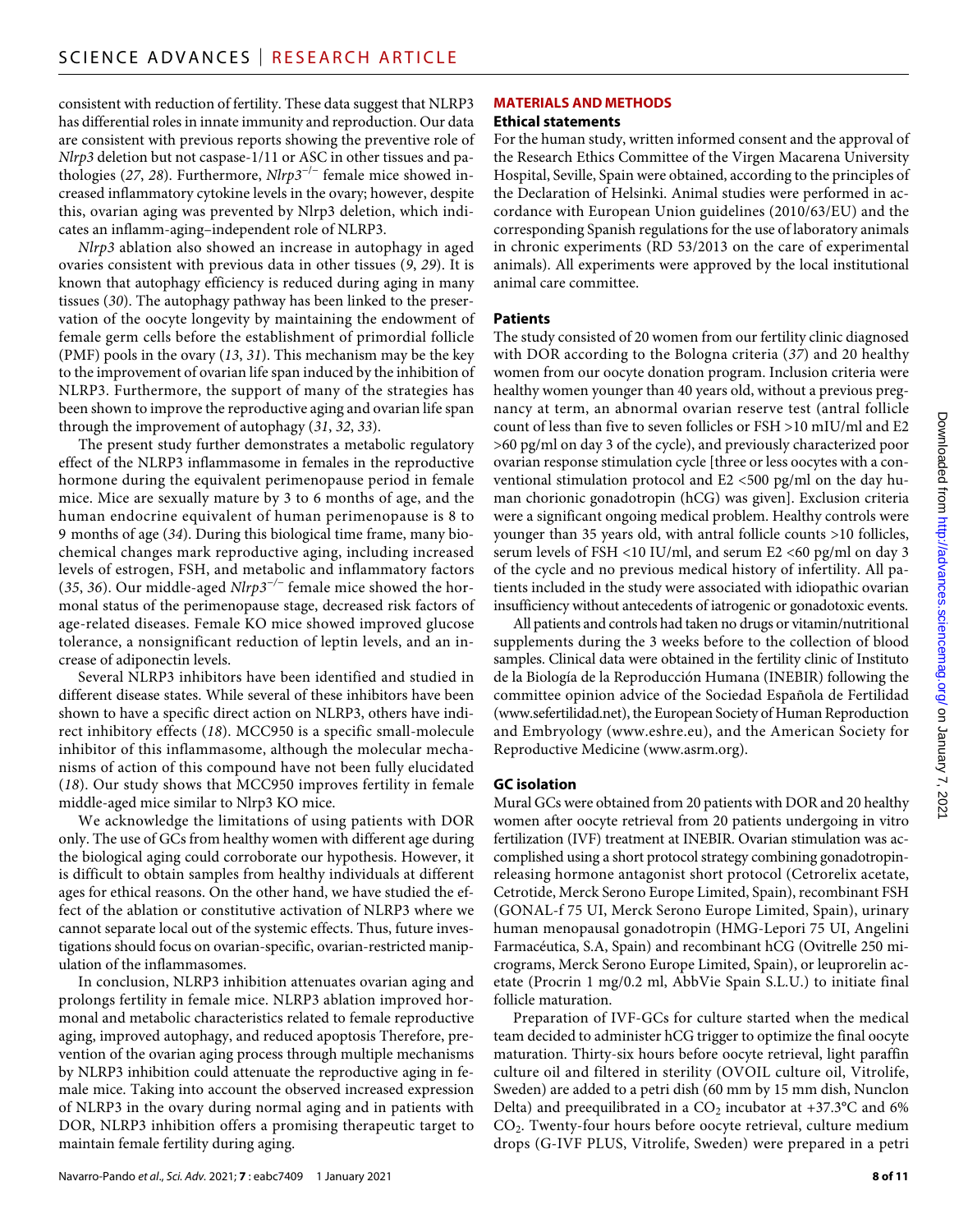dish and covered with the preequilibrated oil; the medium drops contain oocyte-granulosa clusters obtained during oocyte retrieval. In addition to culture medium preparation, G-MOPS PLUS (Vitrolife, Sweden) medium aliquots were prepared and used to wash and isolate GCs during oocyte retrieval; two tubes with 8 ml of G-MOPS PLUS on each one and one tube with 1 ml of G-MOPS PLUS. Tubes were stored in the  $CO<sub>2</sub>$  incubator and were firmly closed to prevent pH and osmolarity changes.

The day of oocyte retrieval, the embryologist team worked on a safety work hood with a heated surface (K-SYSTEMS IVF Workstations, CooperSurgical Medical Devices) with all the laboratory material needed to isolate the oocyte-cumulus complexes and GC clusters: 60-mm embryo-tested petri dishes and sterile glass Pasteur pipettes (150-mm Short Soda Glass Pasteur, Hunter Scientific). During oocyte retrieval, the gynecologist aspirated the follicular fluid of each follicle and deposited it in sterile conical tubes (Falcon 15-ml Polystyrene Centrifuge Tube) previously heated in a thermoblock; all the conical tubes were transferred to the embryo laboratory in a thermoblock to ensure a constant temperature once the oocytes were aspirated. Simultaneously, the embryologist received the tubes from the operating room, and their contents were deposited in 60-mm preheated petri dishes on the safety work hood. Once the cumulus-oocytes were identified under the microscope, they were transferred to a petri dish containing 8 ml of G-MOPS PLUS to be washed from blood cells and follicular fluid with sterile glass Pasteur pipettes. At the end of oocyte retrieval, every cumulusoocyte complex was transferred to the culture medium drops previously equilibrated in the  $CO<sub>2</sub>$  incubator. At the same time, free granulose cells were identified in the follicular fluid and transferred to the 1-ml G-MOPS PLUS tube. These tubes were centrifuged at 3200 rpm for 5 min; the supernatants were discarded, and compact pellets of granulose cells were obtained. The pellets are resuspended in 0.5 ml of RNAlater solution (RNAlater, Sigma-Aldrich) to stabilize RNA and prevent its degradation and stored in a freezer at −20°C.

#### **Animals**

For all experiments, only female mice were used. Young and old *Nlrp3−/−* and *Asc−/−* mice [C57BL/6J background, provided by B. Ryffel and originally generated and characterized in the laboratory of J. Tschopp (*38*)] and WT/*Nlrp3+/+*/*Asc+/+* littermate controls (also on C57BL/6J background), weighing 25 to 30 g, were maintained on a regular 12-hour light/12-hour dark cycle. All groups had ad libitum access to their prescribed diet and water throughout the whole study. Body weight was monitored weekly. Animal rooms were maintained at 20° to 22°C with 30 to 70% relative humidity.

To generate gain-of-function NLRP3 in myeloid cells and WT littermate controls, we bred NOMID mice (*Nlrp3D301NneoR* Jax #017971) with lysozyme M–Cre (*Lyz2tm1(cre)Ifo*/J Jax#004781; C57BL/6J background). Ovaries were harvested from 2-week-old mice and were immediately frozen in liquid nitrogen. The weights of WT littermate control mice were in the range of 6 to 7 g, and NOMID mice were in the range of 3 to 4 g, consistent with previous reports.

For all experiments with NLRP3 inhibitors, female C57BL6/J mice (to maintain the comparative background) from the Jackson laboratory were maintained on a regular 12-hour light/12-hour dark cycle at 20° to 22°C. Treatments were started at 8 months of age after randomization into four groups. This study was distributed in two substudies: vehicle versus MCC950 and vehicle versus

16673-34-0. These groups correspond to the following treatment: (i) standard diet with intraperitoneal vehicle (saline) treatment (vehicle group) from Teklad Global 14% Protein Rodent Maintenance Diet, Harlan Laboratories (carbohydrate:protein:fat ratio of 48:14:4 percent of kcal), (ii) standard diet with MCC950 treatment (MCC950 group), (iii) vehicle group, and (iv) standard diet with 16673-34-0 treatment (16673-34-0 group). MCC950 was administered by intraperitoneal route at previously characterized doses: 20 mg/kg daily and 16673-34-0 by intraperitoneal route at 100 mg/kg daily (*39*, *40*). All groups had ad libitum access to their prescribed diet and water throughout the study. Body weight and food intake were monitored weekly.

#### **Reagents**

Monoclonal antibodies specific for Beclin 1 and p62 were purchased from Sigma-Aldrich (Saint Louis, USA). The anti–glyceraldehyde-3-phosphate dehydrogenase monoclonal antibody was acquired from Calbiochem-Merck Chemicals Ltd. (Nottingham, UK). Last, anti–Bcl-2, anti-Bax, anti-ATG12, and anti–MAP-LC3 antibodies were obtained from Santa Cruz Biotechnology. Anti-AMH antibody was obtained from Abbexa (Cambridge, UK). NLRP3 inhibitors MCC950 and 16673-34-0 were obtained from Sigma-Aldrich (Saint Louis, USA) and R&D Systems (Minneapolis, USA), respectively. A cocktail of protease inhibitors (cOmplete Protease Inhibitor Cocktail) was purchased from Boehringer Mannheim (Indianapolis, IN). The Immun-Star horseradish peroxidase (HRP) substrate kit was obtained from Bio-Rad Laboratories Inc. (Hercules, CA).

#### **Real-time quantitative polymerase chain reaction**

The expression of the NLRP3 gene was analyzed by SYBR Green quantitative polymerase chain reaction (PCR) of mRNA extracted from GCs according to the previously described methodology (*41*). Briefly, total cellular RNA was purified from the cells by the TRIsure method (Bioline, London, UK). RNA concentration was determined spectrophotometrically. RNA samples were subsequently reversetranscribed to cDNA using the QuantiTect Reverse Transcription Kit (QIAGEN, Hilden, Germany). PCR amplifications were conducted with primers targeting NLRP3 (NM\_004895.4) and  $\beta$ -actin, used as an internal control. Thermal cycling conditions used were denaturation at 95°C for 20 s, 40 cycles of priming at 54°C for 20 s, and elongation at 72°C for 20 s. All reactions were performed in duplicate, and reaction mixes without RNA were used as negative controls in each run. Absence of contaminating genomic DNA was confirmed by setting up control reactions with RNA that had not been reverse transcribed. Fold changes in the expression of genes of interest were calculated using the  $\Delta\Delta$ Ct method.

#### **Mouse longevity study**

The longevity study was previously described (*9*). Briefly, WT and *Nlrp3−/−* female mice (C57BL/6J background), weighing 25 to 30 g, were maintained on a regular 12-hour light/12-hour dark cycle. Mice were housed in groups of four to eight same-sex littermates under specific pathogen–free conditions. Individuals were monitored daily and weighed monthly but were otherwise left undisturbed until they died. Survival was assessed using male and female mice, and all animals were dead by the time of this report. Kaplan-Meier survival curves were constructed using known birth and death dates, and differences between groups were evaluated using the log-rank test. A separate group of female mice were sacrificed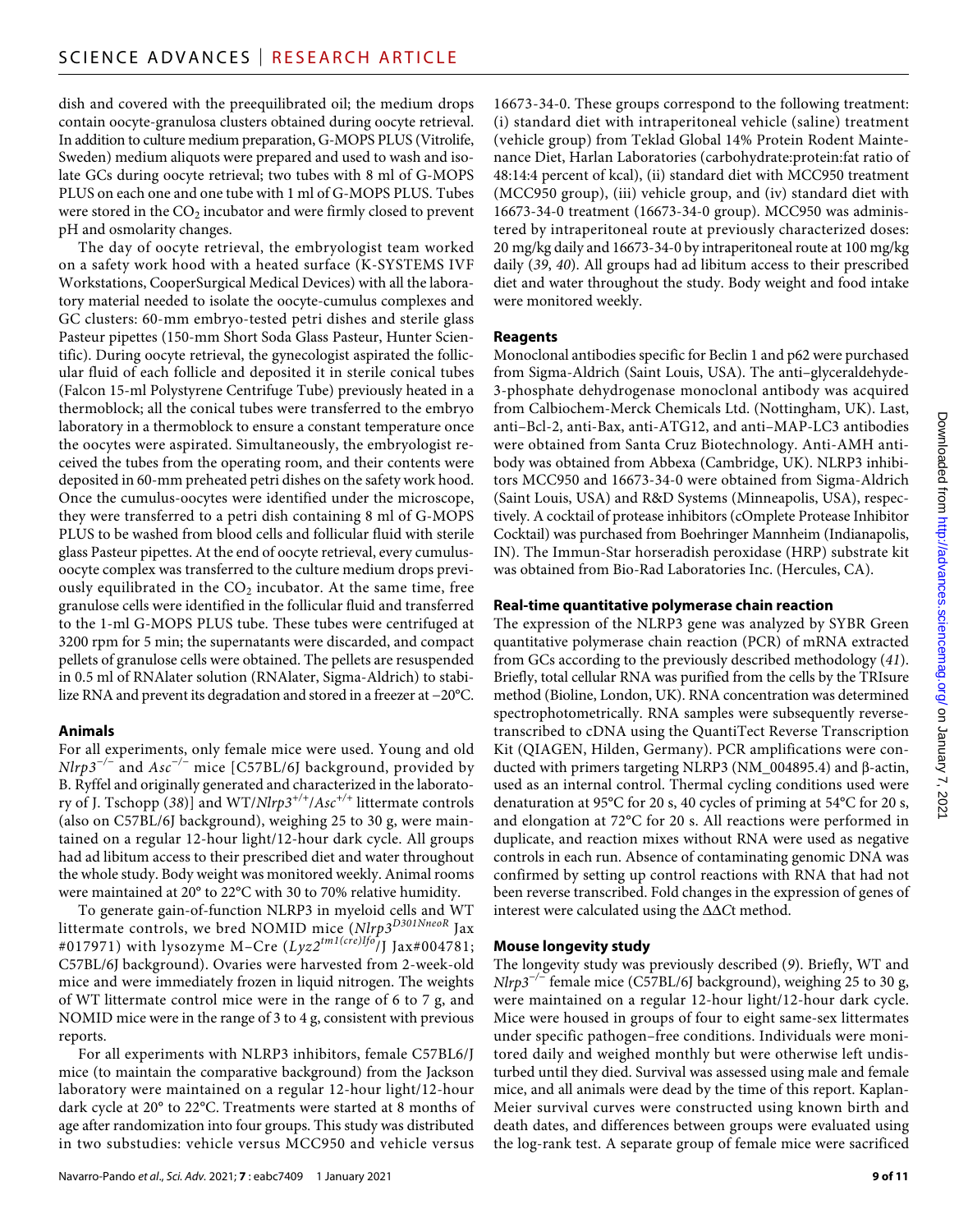at different ages between 4 and 12 months to study ovaries (histology and Western blots).

#### **Breeding**

WT, *Nlrp3<sup>-/-</sup>*, and Asc<sup>-/-</sup> female mice were individually caged with a WT male mice of confirmed fertility for a period of 1 month. Female mice were monitored and weighed daily. Female mice that gained 3 g of weight were considered pregnant and sacrificed. The number of fetuses per female was quantified.

#### **Glucose tolerance test**

Glucose tolerance tests were performed by fasting the mice overnight for 16 hours and then injecting glucose (1 g/kg) intraperitoneally. Glucose measurements were performed using a Bayer Contour blood glucose meter and test strips.

#### **Serum AMH measurement**

Blood samples were taken from the heart by cardiac puncture, preferably from the ventricle, and serum samples were extracted and kept at −80°C until use. Measurements were performed using enzyme-linked immunosorbent assay (ELISA) according to the manufacturer's instructions (Beckman Coulter).

#### **Leptin and adiponectin**

Serum levels of leptin and adiponectin were assayed in duplicate using commercial ELISA kits (R&D Systems, Minneapolis, USA).

#### **Serum biomarkers**

Serum levels of glucose, triglycerides, cholesterol, uric acid, aspartate aminotransferase, alanine aminotransferase, and creatine kinase were assayed using commercial kits (Randox Laboratories, Antrim, UK).

#### **Immunoblotting**

Western blotting was performed using standard methods. After protein transfer, the membrane was incubated with various primary antibodies diluted at 1:1000 and then with the corresponding secondary antibodies coupled to HRP at a 1:10,000 dilution. Ponceau S staining was selected as a loading control. Specific protein complexes were identified using an Immun-Star HRP substrate kit (Bio-Rad Laboratories Inc., Hercules, CA, USA).

#### **Histological study**

After anesthesia of mice, ovaries were excised and immediately placed in 10% neutral-buffered formalin. The ovaries were embedded in paraffin, serially sectioned at a thickness of  $5 \mu m$ , and stained with hematoxylin and eosin. Each section was scanned for morphological analysis, and every fifth section was used to quantify the total number of follicles classified by states: the number of PMF and primary, secondary, and antral follicles (*42*). The middle section of each ovary was used for a representative visual comparison in the figure.

#### **Immunostaining**

Ovaries were dissected, fixed in 4% paraformaldehyde, and embedded in paraffin. We baked 4-µm sections at 60°C for 1 hour, deparaffinized in xylenes, and rehydrated into phosphate-buffered saline (PBS). Antigen retrieval was done in boiling citrate buffer [10 mM sodium citrate (pH 6.0)] for 15 min. Sections were blocked in PBS containing 2% bovine serum albumin + 0.05% Triton X-100 and 5%

normal donkey serum for 1 hour at room temperature and then incubated with primary antibodies (NLRP3/NALP3 Antibody, Novus Biological) diluted in blocking solution overnight at 4°C. After washing with PBS containing 0.2% Triton X-100, they were incubated with fluorescent secondary antibody (Alexa Fluor 488, Invitrogen) in blocking solution for 1 hour at room temperature, followed by PBS washes. The sections were then counterstained with ProLong Gold Antifade reagent with 4′,6-diamidino-2-phenylindole (Invitrogen).

#### **Transcriptome analysis**

Transcriptomic analysis was previously described (*9*). Briefly, we used the Affymetrix Clariom S assay mouse. The raw data were analyzed by the Affymetrix software Transcriptome Analysis Console. Expression values were normalized by Signal Space Transformation– Robust Microarray Analysis, and the mutant mice were compared with WT using three replicates for every analysis. Then, fold change and *P* value were calculated for every gene by an unpaired one-way test (single factor) using the NMath package. A gene was considered differentially expressed when it had a fold change equal or higher than 2 and a *P* value equal or lower than 0.05 using Fisher's exact test. Then, gene names of protein-coding genes were mapped to Ensembl identifiers using BioMart ([https://pubmed.ncbi.nlm.nih.](https://pubmed.ncbi.nlm.nih.gov/19617889/) [gov/19617889/](https://pubmed.ncbi.nlm.nih.gov/19617889/)), and functional enrichment was made using KEGG Pathway as annotation source with the R libraries biomaRt and clusterProfiler and a *P* value threshold of 0.05.

#### **Statistics**

The evaluation of normality was performed using the Shapiro-Wilk test. Then, statistical differences among the different groups were measured using either an unpaired Student's *t* test or one-way analysis of variance (ANOVA) when appropriate, with Tukey's post hoc test when appropriate. All data are shown as means ± SD. A *P* value of ≤0.05 was considered statistically significant. For these statistical analyses, we use Prism software version 5.0a (GraphPad, San Diego, CA). Asterisks in the figures represent the following: \**P* < 0.05, \*\* $P < 0.01$ , and \*\*\* $P < 0.001$ .

#### **SUPPLEMENTARY MATERIALS**

Supplementary material for this article is available at [http://advances.sciencemag.org/cgi/](http://advances.sciencemag.org/cgi/content/full/7/1/eabc7409/DC1) [content/full/7/1/eabc7409/DC1](http://advances.sciencemag.org/cgi/content/full/7/1/eabc7409/DC1)

[View/request a protocol for this paper from](https://en.bio-protocol.org/cjrap.aspx?eid=10.1126/sciadv.abc7409) *Bio-protocol*.

#### **REFERENCES AND NOTES**

- 1. M. D. Cordero, M. R. Williams, B. Ryffel, AMP-activated protein kinase regulation of the NLRP3 inflammasome during aging. *Trends Endocrinol. Metab.* **29**, 8–17 (2018).
- 2. P. May-Panloup, L. Boucret, J. M. Chao de la Barca, V. Desquiret-Dumas, V. Ferré-L'Hotellier, C. Morinière, P. Descamps, V. Procaccio, P. Reynier, Ovarian ageing: the role of mitochondria in oocytes and follicles. *Hum. Reprod. Update* **22**, 725–743 (2016).
- 3. T. Takahashi, H. Igarashi, M. Amita, S. Hara, H. Kurachi, Cellular and molecular mechanisms of various types of oocyte aging. *Reprod. Med. Biol.* **10**, 239–249 (2011).
- 4. S. Wang, Y. Zheng, J. Li, Y. Yu, W. Zhang, M. Song, Z. Liu, Z. Min, H. Hu, Y. Jing, X. He, L. Sun, L. Ma, C. R. Esteban, P. Chan, J. Qiao, Q. Zhou, J. C. Izpisua Belmonte, J. Qu, F. Tang, G. H. Li, Single-cell transcriptomic atlas of primate ovarian aging. *Cell* **180**, 585–600.e19 (2020).
- 5. L. L. Cui, G. Yang, J. Pan, C. Zhang, Tumor necrosis factor  $\alpha$  knockout increases fertility of mice. *Theriogenology* **75**, 867–876 (2011).
- 6. S. Uri-Belapolsky, A. Shaish, E. Eliyahu, H. Grossman, M. Levi, D. Chuderland, L. Ninio-Many, N. Hasky, D. Shashar, T. Almog, M. Kandel-Kfir, D. Harats, R. Shalgi, Y. Kamari, Interleukin-1 deficiency prolongs ovarian lifespan in mice. *Proc. Natl. Acad. Sci. U.S.A.* **111**, 12492–12497 (2014).
- 7. C. Wang, S. Hockerman, E. J. Jacobsen, Y. Alippe, S. R. Selness, H. R. Hope, J. L. Hirsch, S. J. Mnich, M. J. Saabye, W. F. Hood, S. L. Bonar, Y. Abu-Amer, A. Haimovich,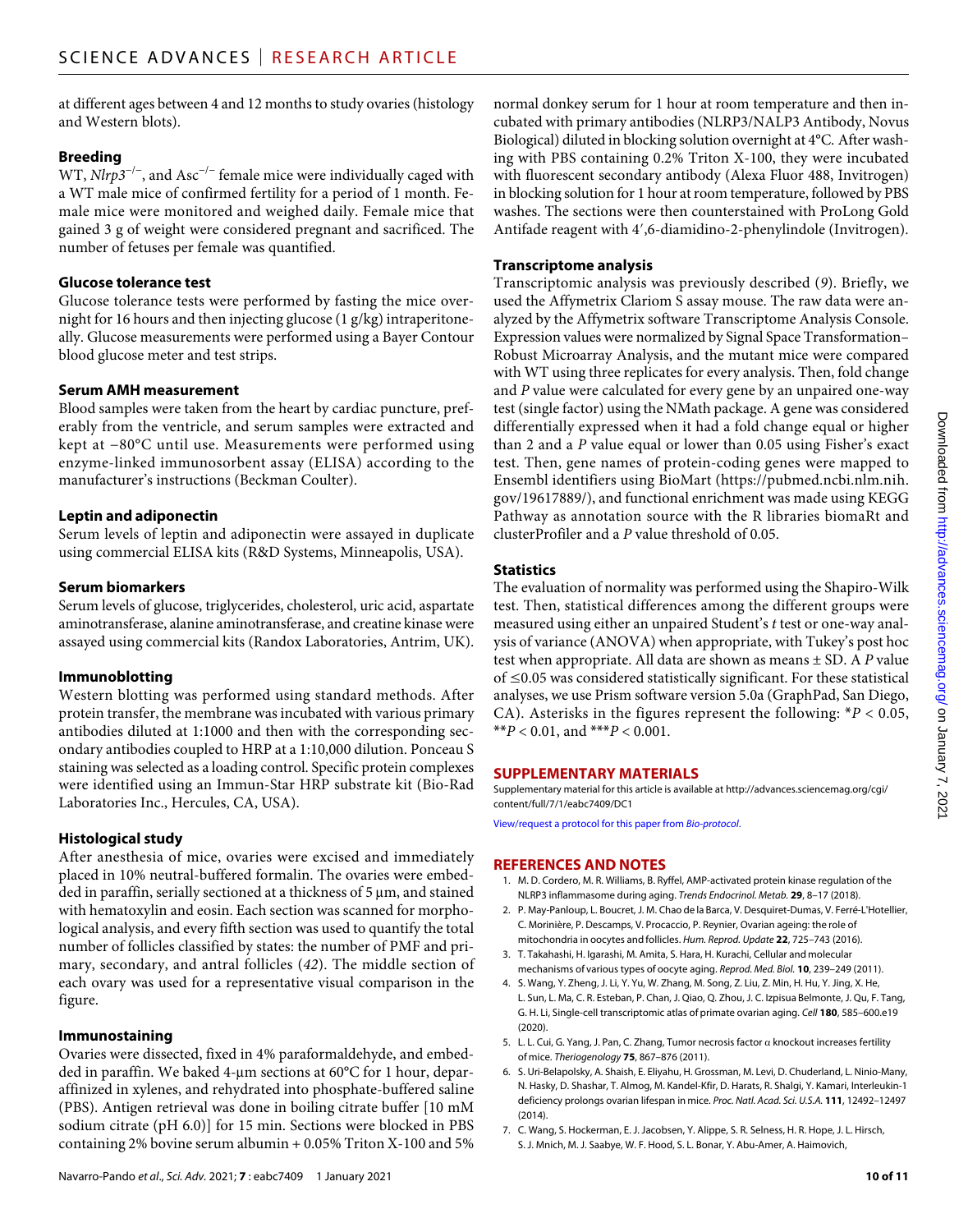H. M. Hoffman, J. B. Monahan, G. Mbalaviele, Selective inhibition of the p38 $\alpha$  MAPK-MK2 axis inhibits inflammatory cues including inflammasome priming signals. *J. Exp. Med.* **215**, 1315–1325 (2018).

- 8. I. S. Afonina, Z. Zhong, M. Karin, R. Beyaert, Limiting inflammation-the negative regulation of NF-B and the NLRP3 inflammasome. *Nat. Immunol.* **18**, 861–869 (2017).
- 9. F. Marín-Aguilar, A. V. Lechuga-Vieco, E. Alcocer-Gómez, B. Castejón-Vega, J. Lucas, C. Garrido, A. Peralta-Garcia, A. J. Pérez-Pulido, A. Varela-López, J. L. Quiles, B. Ryffel, I. Flores, P. Bullón, J. Ruiz-Cabello, M. D. Cordero, NLRP3 inflammasome suppression improves longevity and prevents cardiac aging in male mice. *Aging Cell* **19**, e13050 (2020).
- 10. Y. H. Youm, R. W. Grant, L. R. McCabe, D. C. Albarado, K. Y. Nguyen, A. Ravussin, P. Pistell, S. Newman, R. Carter, A. Laque, H. Münzberg, C. J. Rosen, D. K. Ingram, J. M. Salbaum, V. D. Dixit, Canonical Nlrp3 inflammasome links systemic low-grade inflammation to functional decline in aging. *Cell Metab.* **18**, 519–532 (2013).
- 11. S. L. Bonar, S. D. Brydges, J. L. Mueller, M. D. McGeough, C. Pena, D. Chen, S. K. Grimston, C. L. Hickman-Brecks, S. Ravindran, A. McAlinden, D. V. Novack, D. L. Kastner, R. Civitelli, H. M. Hoffman, G. Mbalaviele, Constitutively activated NLRP3 inflammasome causes inflammation and abnormal skeletal development in mice. *PLOS ONE* **7**, e35979 (2012).
- 12. J. O. Pyo, S. M. Yoo, H. H. Ahn, J. Nah, S. H. Hong, T. I. Kam, S. Jung, Y. K. Jung, Overexpression of Atg5 in mice activates autophagy and extends lifespan. *Nat. Commun.* **4**, 2300 (2013).
- 13. A. E. Peters, B. P. Mihalas, E. G. Bromfield, S. D. Roman, B. Nixon, J. M. Sutherland, Autophagy in female fertility: A role in oxidative stress and aging. *Antioxid. Redox Signal.* **32**, 550–568 (2020).
- 14. M. He, T. Zhang, Z. Zhu, S. Qin, H. Wang, L. Zhao, X. Zhang, J. Hu, J. Wen, H. Cai, Q. Xin, Q. Guo, L. Lin, B. Zhou, H. Zhang, G. Xia, C. Wang, LSD1 contributes to programmed oocyte death by regulating the transcription of autophagy adaptor SQSTM1/p62. *Aging Cell* , e13102 (2020).
- 15. H. Wei, X. Liu, J. Yuan, L. Li, D. Zhang, X. Guo, L. Liu, S. Zhang, Age-specific gene expression profiles of rhesus monkey ovaries detected by microarray analysis. *Biomed. Res. Int.* **2015**, 625192 (2015).
- 16. V. Gorbunova, A. Seluanov, Z. Mao, C. Hine, Changes in DNA repair during aging. *Nucleic Acids Res.* **35**, 7466–7474 (2007).
- 17. J. M. Stringer, A. Winship, S. H. Liew, K. Hutt, The capacity of oocytes for DNA repair. *Cell. Mol. Life Sci.* **75**, 2777–2792 (2018).
- 18. A. Zahid, B. Li, A. J. K. Kombe, T. Jin, J. Tao, Pharmacological inhibitors of the NLRP3 inflammasome. *Front. Immunol.* **10**, 2538 (2019).
- 19. M. Cristea, G. G. Noja, P. Stefea, A. L. Sala, The impact of population aging and public health support on EU labor markets. *Int. J. Environ. Res. Public Health* **17**, 1439 (2020).
- 20. R. Lee, A. Mason; Members of the NTA Network, Is low fertility really a problem? Population aging, dependency, and consumption. *Science* **346**, 229–234 (2014).
- 21. D. Carslake, P. Tynelius, G. J. van den Berg, G. Davey Smith, Associations of parental age with offspring all-cause and cause-specific adult mortality. *Sci. Rep.* **9**, 17097 (2019).
- 22. T. Finkel, The metabolic regulation of aging. *Nat. Med.* **21**, 1416–1423 (2015).
- 23. C. López-Otín, L. Galluzzi, J. M. P. Freije, F. Madeo, G. Kroemer, Metabolic control of longevity. *Cell* **166**, 802–821 (2016).
- 24. M. R. Gubbels Bupp, T. Potluri, A. L. Fink, S. L. Klein, The confluence of sex hormones and aging on immunity. *Front. Immunol.* **9**, 1269 (2018).
- 25. C. M. D. Marquez, J. A. Ibana, M. C. Velarde, The female reproduction and senescence nexus. *Am. J. Reprod. Immunol.* **77**, e12646 (2017).
- 26. Y. Huang, C. Hu, H. Ye, R. Luo, X. Fu, X. Li, J. Huang, W. Chen, Y. Zheng, Inflamm-aging: A new mechanism affecting premature ovarian insufficiency. *J. Immunol. Res.* **2019**, 8069898 (2019).
- 27. A. L. Chenery, R. Alhallaf, Z. Agha, J. Ajendra, J. E. Parkinson, M. M. Cooper, B. H. K. Chan, R. M. Eichenberger, L. A. Dent, A. A. B. Robertson, A. Kupz, D. Brough, A. Loukas, T. E. Sutherland, J. E. Allen, P. R. Giacomin, Inflammasome-independent role for NLRP3 in controlling innate antihelminth immunity and tissue repair in the lung. *J. Immunol.* **203**, 2724–2734 (2019).
- 28. M. Bruchard, C. Rebé, V. Derangère, D. Togbé, B. Ryffel, R. Boidot, E. Humblin, A. Hamman, F. Chalmin, H. Berger, A. Chevriaux, E. Limagne, L. Apetoh, F. Végran, F. Ghiringhelli, The receptor NLRP3 is a transcriptional regulator of TH2 differentiation. *Nat. Immunol.* **16**, 859–870 (2015).
- 29. Y. Zhang, M. Sauler, A. S. Shinn, H. Gong, M. Haslip, P. Shan, P. Mannam, P. J. Lee, Endothelial PINK1 mediates the protective effects of NLRP3 deficiency during lethal oxidant injury. *J. Immunol.* **192**, 5296–5304 (2014).
- 30. D. C. Rubinsztein, G. Mariño, G. Kroemer, Autophagy and aging. *Cell* **146**, 682–695 (2011).
- 31. T. R. Gawriluk, A. N. Hale, J. A. Flaws, C. P. Dillon, D. R. Green, E. B. Rucker III, Autophagy is a cell survival program for female germ cells in the murine ovary. *Reproduction* **141**, 759–765 (2011).
- 32. H. Tamura, M. Kawamoto, S. Sato, I. Tamura, R. Maekawa, T. Taketani, H. Aasada, E. Takaki, A. Nakai, R. J. Reiter, N. Sugino, Long-term melatonin treatment delays ovarian aging. *J. Pineal. Res.* **62**, (2017).
- 33. X. Dou, Y. Sun, J. Li, J. Zhang, D. Hao, W. Liu, R. Wu, F. Kong, X. Peng, J. Li, Short-term rapamycin treatment increases ovarian lifespan in young and middle-aged female mice. *Aging Cell* **16**, 825–836 (2017).
- 34. R. Diaz Brinton, Minireview: translational animal models of human menopause: Challenges and emerging opportunities. *Endocrinology* **153**, 3571–3578 (2012).
- 35. N. Santoro, J. R. Brown, T. Adel, J. H. Skurnick, Characterization of reproductive hormonal dynamics in the perimenopause. *J. Clin. Endocrinol. Metab.* **81**, 1495–1501 (1996).
- 36. G. Palla, C. Ramírez-Morán, M. M. Montt-Guevara, D. Salazar-Pousada, J. Shortrede, T. Simoncini, I. Grijalva-Grijalva, F. R. Pérez-López, P. Chedraui, Perimenopause, body fat, metabolism and menopausal symptoms in relation to serum markers of adiposity, inflammation and digestive metabolism. *J. Endocrinol. Invest.* **43**, 809–820 (2020).
- 37. A. P. Ferraretti, A. La Marca, B. C. Fauser, B. Tarlatzis, G. Nargund, L. Gianaroli; ESHRE working group on Poor Ovarian Response Definition, ESHRE consensus on the definition of"poor response" to ovarian stimulation for in vitro fertilization: The Bologna criteria. *Hum. Reprod.* **26**, 1616–1624 (2011).
- 38. F. Martinon, V. Pétrilli, A. Mayor, A. Tardivel, J. Tschopp, Gout-associated uric acid crystals activate the NALP3 inflammasome. *Nature* **440**, 237–241 (2006).
- 39. R. C. Coll, A. A. Robertson, J. J. Chae, S. C. Higgins, R. Muñoz-Planillo, M. C. Inserra, I. Vetter, L. S. Dungan, B. G. Monks, A. Stutz, D. E. Croker, M. S. Butler, M. Haneklaus, C. E. Sutton, G. Núñez, E. Latz, D. L. Kastner, K. H. Mills, S. L. Masters, K. Schroder, M. A. Cooper, L. A. O'Neill, A small-molecule inhibitor of the NLRP3 inflammasome for the treatment of inflammatory diseases. *Nat. Med.* **21**, 248–255 (2015).
- 40. C. Marchetti, J. Chojnacki, S. Toldo, E. Mezzaroma, N. Tranchida, S. W. Rose, M. Federici, B. W. Van Tassell, S. Zhang, A. Abbate, A novel pharmacologic inhibitor of the NLRP3 inflammasome limits myocardial injury after ischemia-reperfusion in the mouse. *J. Cardiovasc. Pharmacol.* **63**, 316–322 (2014).
- 41. P. Bullón, F. J. Cano-García, E. Alcocer-Gómez, A. Varela-López, L. Roman-Malo, R. J. Ruiz-Salmerón, J. L. Quiles, J. M. Navarro-Pando, M. Battino, J. Ruiz-Cabello, L. J. Jiménez-Borreguero, M. D. Cordero, Could NLRP3-inflammasome be a cardiovascular risk biomarker in acute myocardial infarction patients? *Antioxid. Redox Signal.* **27**, 269–275 (2017).
- 42. Y. Morita, G. I. Perez, D. V. Maravei, K. I. Tilly, J. L. Tilly, Targeted expression of Bcl-2 in mouse oocytes inhibits ovarian follicle atresia and prevents spontaneous and chemotherapy-induced oocyte apoptosis in vitro. *Mol. Endocrinol.* **13**, 841–850 (1999).

#### **Acknowledgments**

**Funding:** This study was supported by a grant from the Andalusian regional government (Grupo de Investigacion Junta de Andalucia CTS113, Consejería de Salud de la Junta de Andalucia: PI-0036-2014) and European funding in Region Centre-Val de Loire (FEDER N° 2016-00110366 BIO-TARGET and EX005756 BIO-TARGET II). G.M. is supported by NIH/NIAMS AR068972 and AR076758 grants. **Author contributions:** M.D.C. conceived the study. M.D.C., J.M.N.-P., A.S., and E.A.-G. designed the experiments. B.C.-V. and C.W. carried out sample isolation and experiment, analyzed the data, and prepared the figures. J.M.N.-P. and P.B. performed human studies and prepared the figures. M.C.-H. and M.M.-R. carried out and studied embryos. E.N.-V. and J.M. performed immunostaining studies. H.M.H. and G.M. provided NOMID mice and samples. B.R. provided Nlrp3<sup>-/−</sup> mice and samples. A.J.P.-P. performed transcriptomic analysis. M.D.C. and B.R. wrote the manuscript. All authors discussed the results and implications and commented on the manuscript at all stages. **Competing interests:** G.M. is a consultant for Aclaris Therapeutics Inc. The authors declare no other competing interests. **Data and materials availability:** All data needed to evaluate the conclusions in the paper are present in the paper and/or the Supplementary Materials. Additional data related to this paper may be requested from the authors.

Submitted 11 May 2020 Accepted 9 November 2020 Published 1 January 2021 10.1126/sciadv.abc7409

**Citation:** J. M. Navarro-Pando, E. Alcocer-Gómez, B. Castejón-Vega, E. Navarro-Villarán, M. Condés-Hervás, M. Mundi-Roldan, J. Muntané, A. J. Pérez-Pulido, P. Bullon, C. Wang, H. M. Hoffman, A. Sanz, G. Mbalaviele, B. Ryffel, M. D. Cordero, Inhibition of the NLRP3 inflammasome prevents ovarian aging. *Sci. Adv.* **7**, eabc7409 (2021).